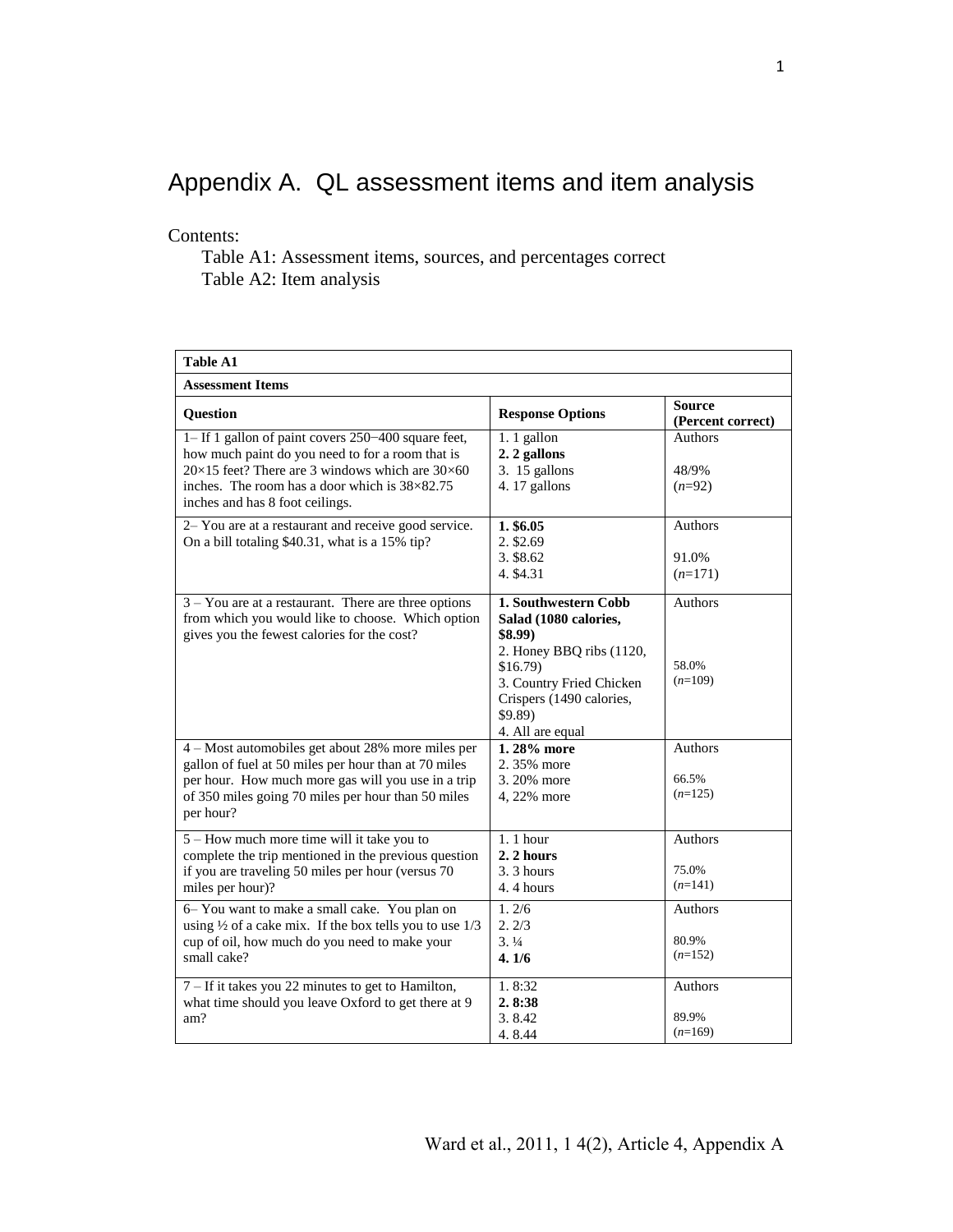| $8 - What is \frac{1}{2}$ of $\frac{3}{4}$ ?                                                                    | 1.2/3                      | Authors            |
|-----------------------------------------------------------------------------------------------------------------|----------------------------|--------------------|
|                                                                                                                 | 2.5/8<br>3.1/3             | 79.8%              |
|                                                                                                                 | 4.3/8                      | $(n=150)$          |
| $9 - If 80\%$ of the population is exposed to the swine                                                         | 1.42%                      | Authors            |
| flu, but only 20% of those exposed actually contract<br>it, what is the percent of the population that actually | 2.60%<br>3.16%             | 71.8%              |
| get it?                                                                                                         | 4.20%                      | $(n=135)$          |
| 10 - You are working at a restaurant and one                                                                    | 1.9.25                     | Authors            |
| customer's bill comes to \$10.76. They give you                                                                 | 2.10.25                    |                    |
| \$20.01. How much change should you give them?                                                                  | 3.9.23                     | 81.9%              |
|                                                                                                                 | 4.10.99                    | $(n=154)$          |
| 11 - You are asked to do an analysis of students                                                                | 1. nominal                 | http://www.brainm  |
| currently attending Miami University classes online.                                                            | 2. ordinal                 | ass                |
| One of the areas being assessed is the number of                                                                | 3. interval                | .com/homework-     |
| students in the military compared to civilians. In the                                                          | 4. ratio                   | help/math/other/37 |
| survey you plan on sending out, one question asks                                                               |                            | 420                |
| the respondent to check one of the following:_____I                                                             |                            | 42.0%              |
| am in the military____I am not in the military. What<br>level of data is this question?                         |                            | $(n=79)$           |
|                                                                                                                 |                            |                    |
| 12 - You started your own business last year and                                                                | 1. nominal                 | http://www.brainm  |
| financially it has done quite well. You want to                                                                 | 2. ordinal                 | ass                |
| ascertain customer satisfaction, so you send a survey                                                           | 3. interval                | .com/homework-     |
| out to everyone on your mailing list. There are 10                                                              | 4. ratio                   | help/math/other/37 |
| questions on the survey, and customers are asked to<br>rate a variety of areas: 1 (very unsatisfied), 2         |                            | 420                |
| (unsatisfied), 3 (neutral), 4 (satisfied), 5 (very                                                              |                            | 37.8%              |
| satisfied). What level of data are the survey                                                                   |                            | $(n=71)$           |
| questions?                                                                                                      |                            |                    |
| 13 - Halley's comet passes by the Earth every 76                                                                | 1.2051                     | Authors            |
| years. The last time it came was 1985. When is the                                                              | 2.2076                     |                    |
| next time that it will pass by the Earth?                                                                       | 3.1985                     | 85.6%              |
|                                                                                                                 | 4.2061                     | $(n=161)$          |
| 14 - To convert Fahrenheit to Celsius, you subtract                                                             | 1.68                       | Authors            |
| 32 from the temperature and multiply the number by                                                              | 2.37                       |                    |
| 5/9. The normal human body temperature is 98.6                                                                  | 3.64.6                     | 84.6%<br>$(n=159)$ |
| degrees Fahrenheit. What is it in Celsius?                                                                      | 4.209.48                   |                    |
| 15 – The highest point on the Earth is the top of Mt.                                                           | 1.27,716 ft                | Authors            |
| Everest (29,028 feet above sea level). The lowest                                                               | 2.28,312 ft                |                    |
| point on land is the Dead Sea (1,312 feet below sea<br>level). What is the distance between the highest and     | 3.30,340 ft<br>4.30,430 ft | 61.2%              |
| lowest land locations on the Earth?                                                                             |                            | $(n=115)$          |
|                                                                                                                 |                            |                    |
| 16 – Temperature can be determined by the                                                                       | 1.36                       | Authors            |
| frequency of cricket chirps using the following<br>equation, temperature = $50 + (C - 50)/4$ . "C" in this      | 2.55<br>3.74               |                    |
| equation represents the number of cricket chirps in                                                             | 4.80                       | 82.4%              |
| one minute. If you hear 70 chirps in a minute, what                                                             |                            | $(n=155)$          |
| is the temperature?                                                                                             |                            |                    |
|                                                                                                                 |                            |                    |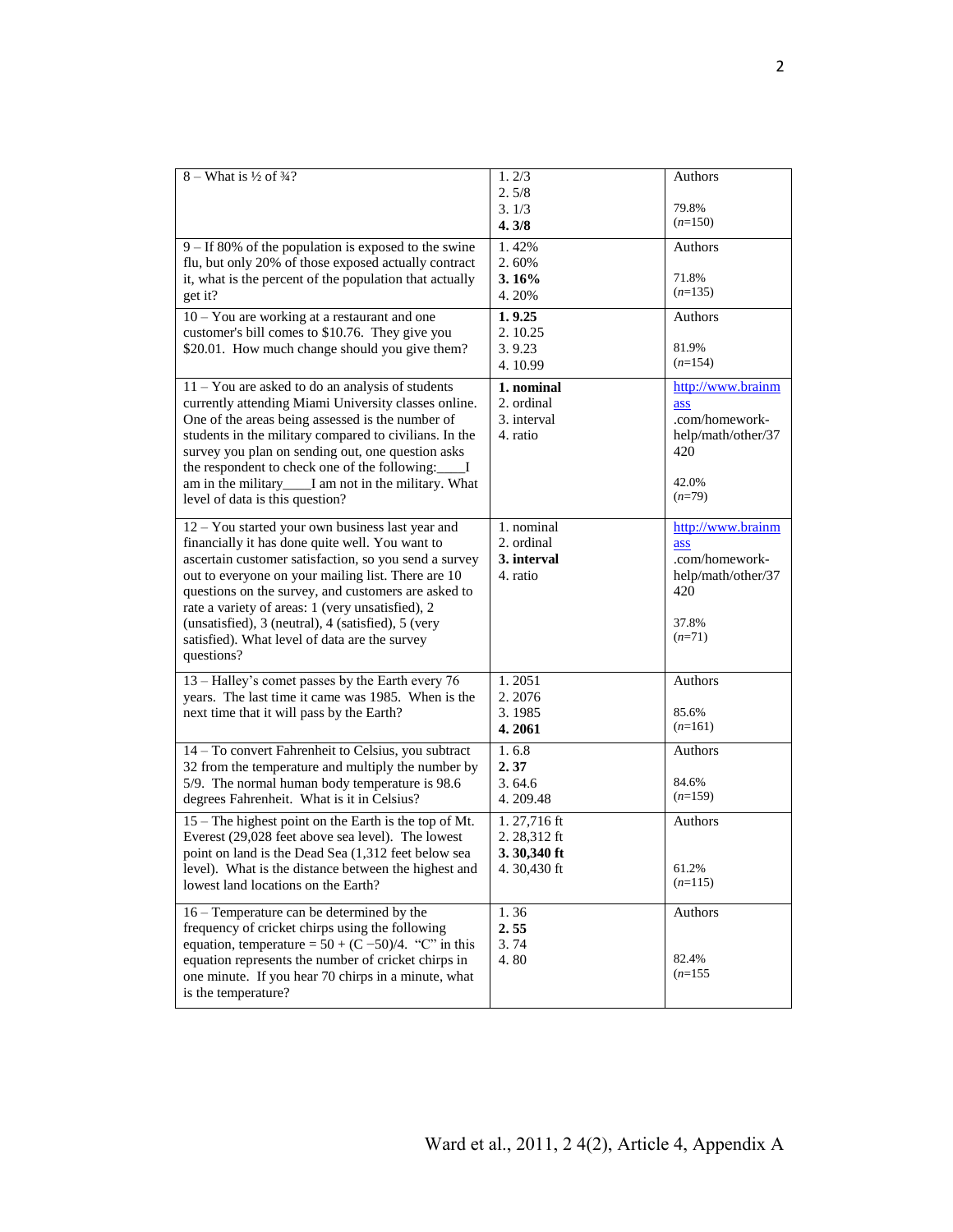| $17 - In 1960$ , the average person generated 2.66<br>pounds of garbage per day. In 1988, the estimate<br>was 4.00 pounds of garbage per person per day.<br>What is the percent increase of pounds of garbage<br>per day?                                                                                                                                                                                                                    | 1.50.4%<br>2.54.7%<br>3.66.5%<br>4.150.4%                                                                                                                                                                  | Authors<br>45.7%<br>$(n=86)$                                      |
|----------------------------------------------------------------------------------------------------------------------------------------------------------------------------------------------------------------------------------------------------------------------------------------------------------------------------------------------------------------------------------------------------------------------------------------------|------------------------------------------------------------------------------------------------------------------------------------------------------------------------------------------------------------|-------------------------------------------------------------------|
| 18 – Which of the following is the longest lived tree<br>species?<br>19 - Which animal lives the longest?                                                                                                                                                                                                                                                                                                                                    | 1. Douglas fir (750 years)<br>2. Bristlecone pine<br>$(3000 - 4700 \text{ years})$<br>3. Giant sequoia (2500<br>years)<br>4. Redwood (1000-3500<br>years)<br>1. Bobcat (32.3 years)                        | Authors<br>79.8%<br>$(n=150)$<br>Authors                          |
|                                                                                                                                                                                                                                                                                                                                                                                                                                              | 2. Giant Panda (9490 days)<br>3. Queen Ant (10 years)<br>4. Bedbug (182 days)                                                                                                                              | 77.7%<br>$(n=146)$                                                |
| $20 -$ If 2 pints equal a quart and 4 quarts equal a<br>gallon, how many pints are in 5 gallons?                                                                                                                                                                                                                                                                                                                                             | 1.10<br>2.5<br>3.60<br>4.40                                                                                                                                                                                | Authors<br>79.8%<br>$(n=150)$                                     |
| $21$ – The exact length of the year is 365 days, 5<br>hours, 48 minutes, and 46 seconds. How much error<br>do we have when using the leap year system?                                                                                                                                                                                                                                                                                       | 1.44 minutes, 56 seconds<br>2.65 minutes<br>3.5 hours, 48 minutes, 46<br>seconds<br>4.6 hours, 11 minutes, 14<br>seconds                                                                                   | Authors<br>30.3%<br>$(n=57)$                                      |
| 22 – Which number reflects a trillion?                                                                                                                                                                                                                                                                                                                                                                                                       | 1.1,000,000<br>2.1,000,000,000<br>3.1,000,000,000,000<br>4.1,000,000,000,000,000                                                                                                                           | Authors<br>74.5%<br>$(n=140)$                                     |
| 23-24 not available                                                                                                                                                                                                                                                                                                                                                                                                                          |                                                                                                                                                                                                            |                                                                   |
| The next couple questions are about the following<br>advertisement for an imaginary drug called<br>Gritagrel. "Gritagrel-50% reduction in strokes.<br>Gritagrel is a new pill to prevent strokes. People<br>taking Gritagrel had half as many strokes as people<br>taking a placebo (i.e., sugar pill). Like any<br>medicine, Gritagrel can have side effects. The most<br>common side effects are: headache (5%) and<br>stomach ache (1%)." |                                                                                                                                                                                                            | Schwartz et al<br>2005 (Gritagrel<br>Items)                       |
| 25 - Which would best help you to determine how<br>much a person could benefit from Gritagrel?                                                                                                                                                                                                                                                                                                                                               | 1. how often people<br>experience side effects<br>2. how many people take<br>Gritagrel<br>3. the chance of stroke for<br>people who do NOT take<br>Gritagrel<br>4. how recently Gritagrel<br>was developed | Schwartz et al<br>2005 (Gritagrel<br>Items)<br>67.6%<br>$(n=127)$ |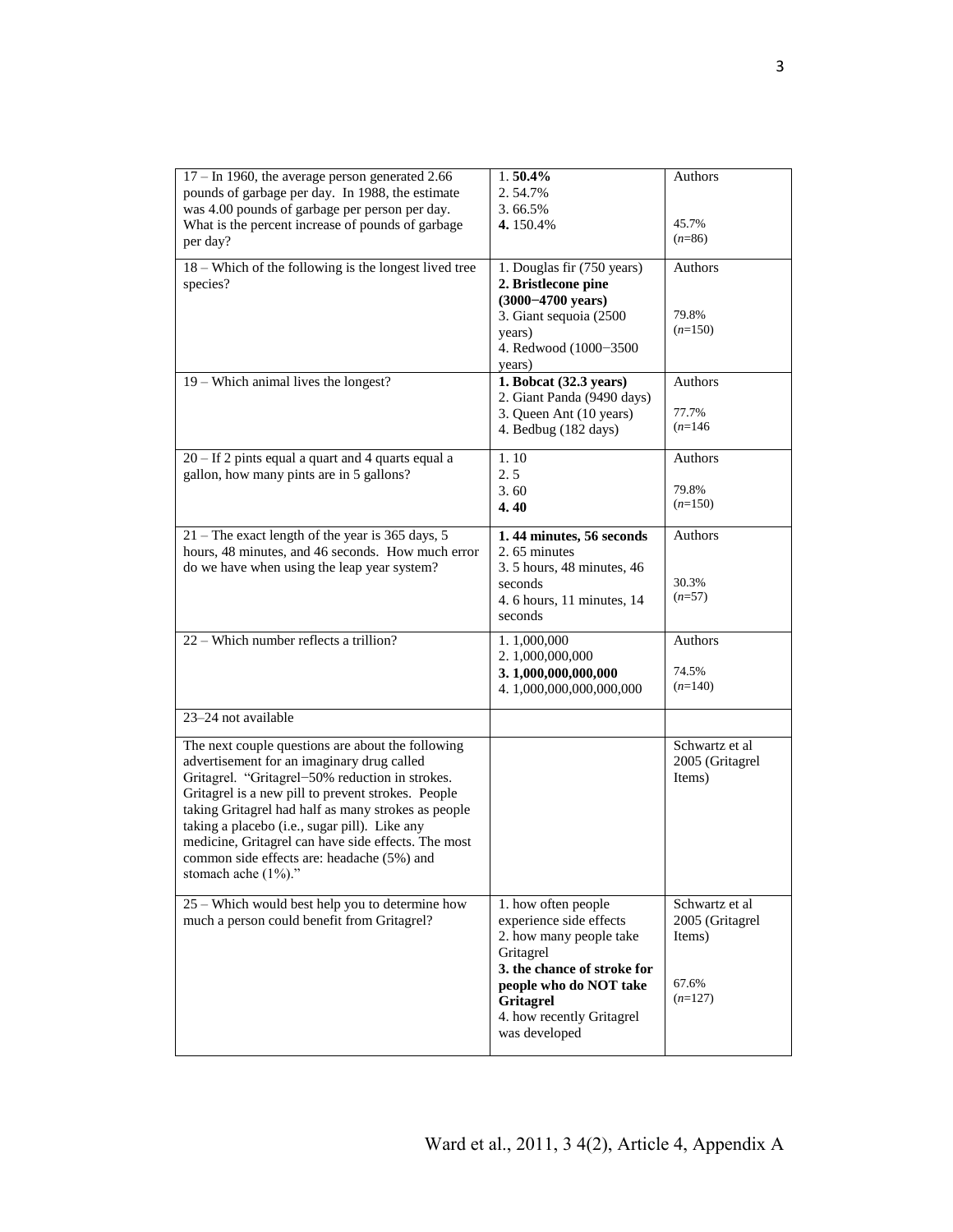|                                                                                       |                                            | Schwartz et al            |  |
|---------------------------------------------------------------------------------------|--------------------------------------------|---------------------------|--|
| 26 - Which would best help you to decide whether                                      | 1. how many people were                    |                           |  |
| you will benefit from Gritagrel?                                                      | in the study                               | 2005 (Gritagrel<br>Items) |  |
|                                                                                       | 2. age and sex of the                      |                           |  |
|                                                                                       | people in the study<br>3. whether a doctor | 63.8%                     |  |
|                                                                                       |                                            | $(n=120)$                 |  |
|                                                                                       | confirmed that people had<br>strokes       |                           |  |
|                                                                                       |                                            |                           |  |
|                                                                                       | 4. who paid for the study                  |                           |  |
| 27 – Which additional piece of information would be                                   | 1. Gritagrel lowered                       | Schwartz et al            |  |
| the best evidence that Gritagrel helped people?                                       | antioxidant levels                         | 2005 (Gritagrel           |  |
|                                                                                       | 2. fewer people died for                   | Items)                    |  |
|                                                                                       | any reason in the                          |                           |  |
|                                                                                       | Gritagrel group than in                    |                           |  |
|                                                                                       | the placebo group                          | 66.0%<br>$(n=124)$        |  |
|                                                                                       | 3. many doctors prescribe it               |                           |  |
|                                                                                       | 4. fewer people died from                  |                           |  |
|                                                                                       | strokes in the Gritagrel                   |                           |  |
|                                                                                       | group than the placebo                     |                           |  |
|                                                                                       | group                                      |                           |  |
| $28 - A$ new study finds that there were 30 deaths                                    | 1. lowers the risk of death                | Schwartz et al            |  |
| among people who eat broccoli regularly compared                                      | 2. doesn't change the risk                 | 2005 (Gritagrel           |  |
| to 100 deaths among people who don't eat broccoli                                     | of death                                   | Items)                    |  |
| at all. According to this study, which statement best                                 | 3. raises the risk of death                |                           |  |
| describes how eating broccoli relates to death?                                       | 4. can't tell from this                    | 36.7%                     |  |
|                                                                                       | information                                | $(n=69)$                  |  |
|                                                                                       |                                            |                           |  |
| 29-not available                                                                      |                                            |                           |  |
|                                                                                       |                                            |                           |  |
| 30 – If person A's risk of getting a disease is 1% in                                 | Open ended                                 | Lipkus et al. 2001        |  |
| 10 years, and person B's risk is double that of A's,                                  | $2\%$ in 10 years                          | 71.3%                     |  |
| what is B's risk?                                                                     |                                            | $(n=134)$                 |  |
|                                                                                       |                                            |                           |  |
| $31$ – The chance of getting a viral infection is                                     | Open ended                                 | Lipkus et al. 2001        |  |
| 0.0005. Out of 10,000 people, about how many of                                       | 5                                          | 64.4%                     |  |
| them are expected to get infected?                                                    |                                            | $(n=121)$                 |  |
|                                                                                       |                                            |                           |  |
| $32 -$ You have a fair coin, which means the chance                                   | Open ended                                 | http://math.ucdenv        |  |
| of getting a head on a single toss is 1/2. Suppose you                                | 1/2                                        | er.                       |  |
| toss the coin 10 times and get 10 tails in a row. Is the                              |                                            | edu/~wbriggs              |  |
| probability of getting a head on your next toss more                                  |                                            | /qr/QL_prof_test.h        |  |
| than, less than, or equal to $1/2$ ? Explain.                                         |                                            | tml<br>75.0%              |  |
|                                                                                       |                                            | $(n=141)$                 |  |
|                                                                                       |                                            | http://math.ucdeny        |  |
| 33 - A high school tests all athletes for drug use,                                   | Open ended<br>28%                          |                           |  |
| using a drug test that is 98% accurate. That is, it                                   |                                            | er.                       |  |
| correctly gives a positive result for 98% of the drug                                 |                                            | edu/~wbriggs              |  |
| users who are tested, and it correctly gives a                                        |                                            | /qr/QL_prof_test.h<br>tml |  |
| negative result for 98% of the nonusers who are                                       |                                            |                           |  |
| tested. Suppose that 1,000 athletes take the test, and                                |                                            | 33.0%                     |  |
| 50 of these athletes are actually using drugs. What                                   |                                            | $(n=62)$                  |  |
| percentage of the positive tests are false positives<br>(nonusers who test positive)? |                                            |                           |  |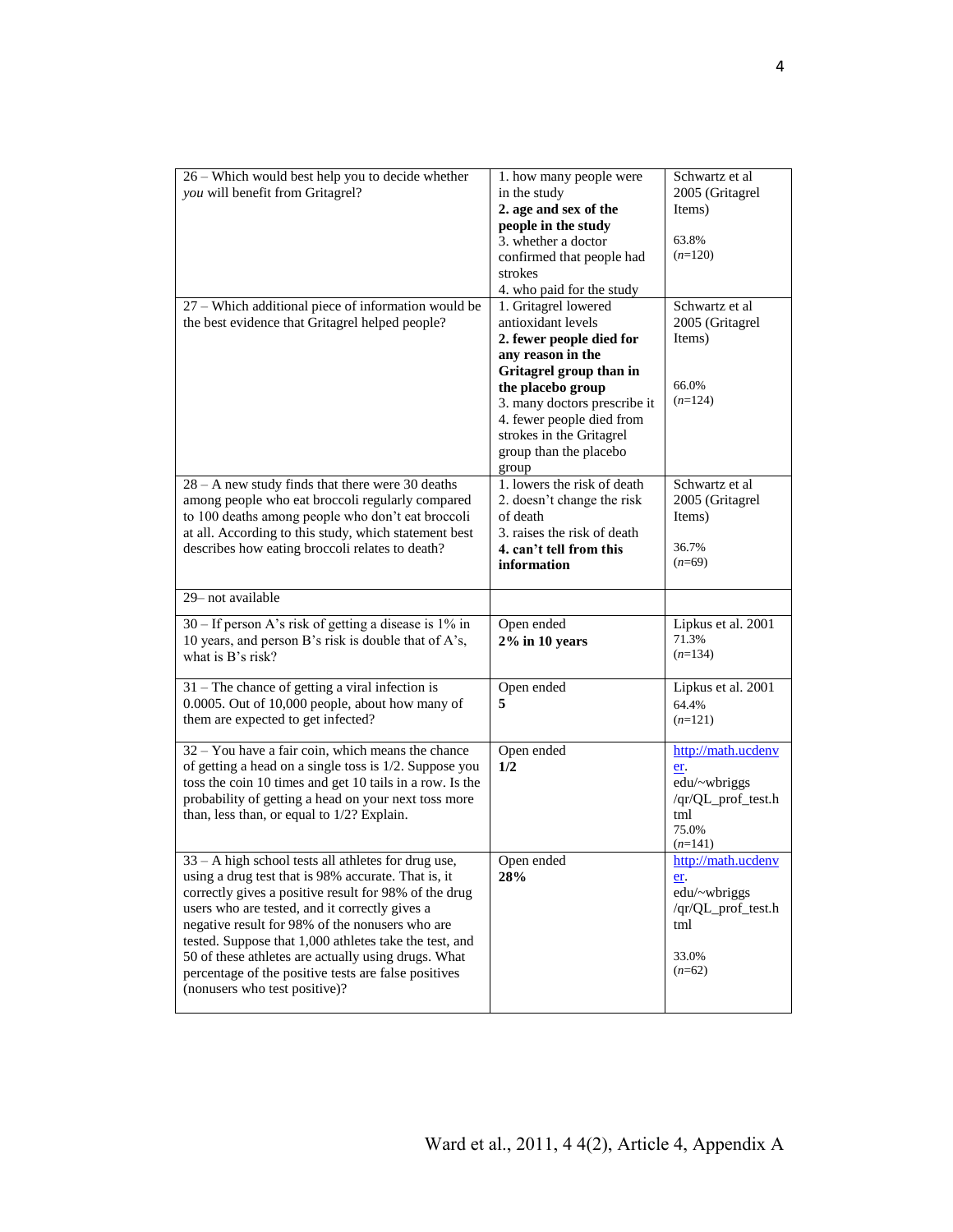| 34 - A farmer has a rectangular garden with a           | 1.320 square feet   | http://www.acethe  |
|---------------------------------------------------------|---------------------|--------------------|
| perimeter of 72 feet. If one side is 4 feet longer than | 2. 1476 square feet | dat.com            |
| the other, then what is the area of the garden?         | 3. 1280 square feet | examplequantitativ |
|                                                         | 4.324 square feet   | e.html             |
|                                                         |                     | 53.2%              |
|                                                         | 5.672 square feet   | $(n=100)$          |
|                                                         |                     |                    |
| According to the Census Bureau figures, solo drivers    |                     |                    |
| (no passengers) accounted from 73% of all driving       |                     |                    |
| commuters in 1990 and 76% of all driving                |                     |                    |
| commuters in 2000. The average commute time also        |                     |                    |
| increased from 22.4 minutes to 25.5 minutes             |                     |                    |
| between 1990 and 2000.                                  |                     |                    |
|                                                         |                     |                    |
| $35 -$ Estimate the increase in the number of solo      | Open ended          | http://www-        |
|                                                         |                     |                    |
| drivers between 1990 and 2000.                          | 18%                 | math.cudenver.edu  |
|                                                         |                     |                    |
|                                                         |                     | ~wbriggs/qr/news_  |
|                                                         |                     | problems           |
|                                                         |                     | .html#anchor2859   |
|                                                         |                     | 20                 |
|                                                         |                     | 3.2%               |
|                                                         |                     | $(n=6)$            |
| 36 – What is the percent increase in commute time       | Open ended          | http://www-        |
| between 1990 and 2000?                                  | 14%                 | math.cudenver.edu  |
|                                                         |                     |                    |
|                                                         |                     |                    |
|                                                         |                     | ~wbriggs/qr/news_  |
|                                                         |                     | problems           |
|                                                         |                     | .html#anchor2859   |
|                                                         |                     | 20                 |
|                                                         |                     | 17.6%              |
|                                                         |                     | $(n=33)$           |
| 37 – Over the course of a year, how much more time      | Open ended          | http://www-        |
| does one person spend commuting in 2000 than in         | <b>12.4 hours</b>   | math.cudenver.edu  |
| 1990?                                                   |                     |                    |
|                                                         |                     | ~wbriggs/qr/news_  |
|                                                         |                     | problems           |
|                                                         |                     | .html#anchor2859   |
|                                                         |                     |                    |
|                                                         |                     | 20                 |
|                                                         |                     | 5.3%               |
|                                                         |                     | $(n=10)$           |
| 38-44 not available                                     |                     |                    |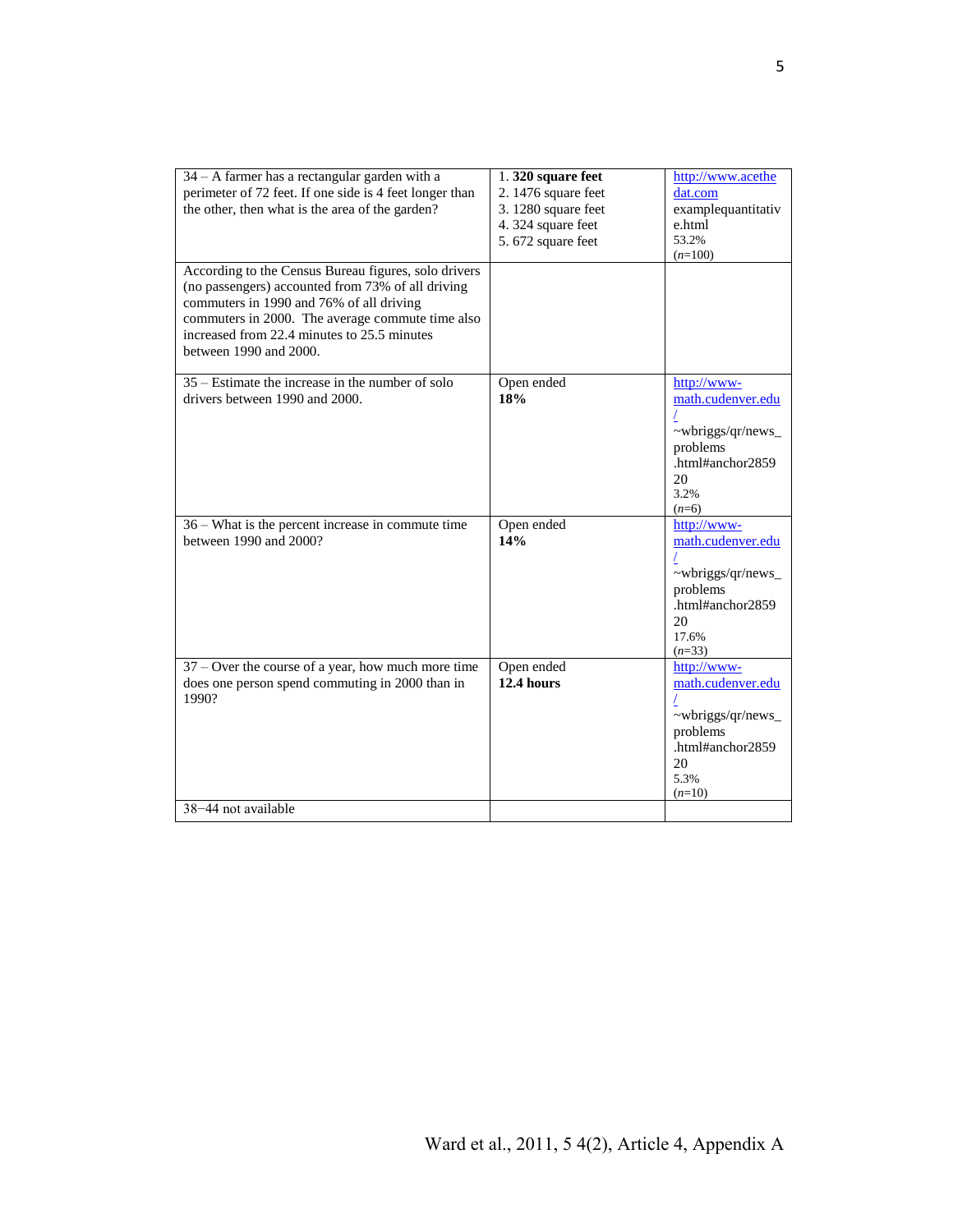| <b>Table A2</b>                                                                           |                                   |                              |                                     |                                      |                          |
|-------------------------------------------------------------------------------------------|-----------------------------------|------------------------------|-------------------------------------|--------------------------------------|--------------------------|
| <b>Assessment Items</b>                                                                   |                                   |                              |                                     |                                      |                          |
| <b>Question</b>                                                                           | Gender                            | Year in<br>School            | <b>Total</b><br>Score               | Correlat<br>ion with<br><b>Total</b> | <b>Time</b>              |
| 1– If 1 gallon of paint covers 250–400 square feet,<br>how much paint do you need         | $\chi^2(3)=5$ .<br>12,            | $\chi^2(5)=5$ .<br>99,       | $t(176)=4$<br>.02,                  | r(178)<br>$= 29,$                    | $t(176)=$ .<br>32,       |
|                                                                                           | $p = 16$                          | $p = 31$                     | p<.001                              | p<.001                               | $p = 75$                 |
| 2- You are at a restaurant and receive good service.                                      | $\chi^2(3)=1$                     | $\chi^2(5)=1$ .              | $t(178)=4$                          | r(180)                               | $t(178)=3$               |
| On a bill totaling \$40.31, what is a 15% tip?                                            | $4, p=.99$                        | 28,<br>$p = 94$              | .55,<br>p<.001                      | $=.32,$<br>p<.001                    | .12,<br>$p = 0.002$      |
| 3 - You are at a restaurant Which option gives                                            | $\chi^2(3)=1$ .                   | $\chi^2(5)=7$ .              | $t(172)=4$                          | r(174)                               | $t(172)=$ .              |
| you the fewest calories for the cost?                                                     | 24,<br>$p = 74$                   | 23,<br>$p = 0.20$            | .03,<br>p<.001                      | $= 29,$<br>p<.001                    | 26,<br>$p = 79$          |
| $4 - \ldots$ How much more gas will you use in a trip of                                  | $\chi^2(2)=.4$                    | $\chi^2(5)=2$ .              | $t(173)=7$                          | r(175)                               | $t(173)=$ .              |
| $350$ miles                                                                               | $0, p=.82$                        | 67,                          | .00,                                | $= 47,$                              | 64,                      |
| 5 – How much more time will it take you to                                                | $\chi^2(2)=4$ .                   | $p = 75$<br>$\chi^2(5)=8$ .  | p<.001<br>$t(173)=6$                | p<.001<br>r(175)                     | $p=.75$<br>$t(173)=1$    |
| complete the trip                                                                         | 72,                               | 15,                          | .55,                                | $= 45,$                              | .20,                     |
|                                                                                           | $p = .09$                         | $p = 15$                     | p<.001                              | p<.001                               | $p = 23$                 |
| 6- You want to make a small cake. You plan on<br>using $\frac{1}{2}$ of a cake mix        | $\chi^2(2)=8$ .<br>20,            | $\chi^2(5)=.7$<br>$5, p=.98$ | $t(172)=8$<br>.09,                  | r(174)<br>$=.53,$                    | $t(172)=$ .<br>07,       |
|                                                                                           | $p = 02$                          |                              | p<.001                              | p<.001                               | $p = .94$                |
| 7 – If it takes you 22 minutes to get to Hamilton,                                        | $\chi^2(3)=1$                     | $\chi^2(5)=4$ .              | $t(181)=7$                          | r(183)                               | $t(181)=$ .              |
| what time should you leave Oxford                                                         | $7, p=.98$                        | 11,<br>$p=.53$               | .64,<br>p<.001                      | $= 49,$<br>p<.001                    | 66,<br>$p = 51$          |
| $8 - What is \frac{1}{2}$ of $\frac{3}{4}$ ?                                              | $\chi^2(2)=8$ .                   | $\chi^2(5)=1$ .              | $t(173)=7$                          | r(175)                               | $t(173)=$ .              |
|                                                                                           | 99.                               | 45,                          | .03,                                | $= 47,$                              | 05,                      |
| $9 - If 80\%$ of the population is exposed to the swine                                   | $p = 01$<br>$\chi^2(2)=3$ .       | $p = .92$<br>$\chi^2(5)=1$ . | p<.001<br>$t(173)=5$                | p<.001<br>r(175)                     | $p = 0.96$<br>$t(173)=1$ |
| flu, but only 20% of those exposed                                                        | 65,                               | 27,                          | .28,                                | $=.37,$                              | .42,                     |
|                                                                                           | $p = 16$                          | $p = .94$                    | p<.001                              | p<.001                               | $p = 16$                 |
| $10 - You$ are working at a restaurant and one                                            | $\chi^2(2)=.5$                    | $\chi^2(5)=1$ .              | $t(173)=5$                          | r(175)<br>$=.38,$                    | $t(173)=1$               |
| customer's bill comes to \$10.76                                                          | $2, p=.77$                        | 77,<br>$p = 88$              | .40,<br>p<.001                      | p<.001                               | $.5, p=.13$              |
| 11 - You are asked to do an analysis of students                                          | $\chi^2(2)=2$ .                   | $\chi^2(5)=5$ .              | $t(173)=3$                          | r(175)                               | $t(173)=$ .              |
| currently attending Miami University                                                      | 38,<br>$p = 30$                   | 96,<br>$p = 31$              | .05,                                | $= 23,$                              | 55,                      |
| 12 - You started your own business last year and                                          | $\chi^2(2)=1$ .                   | $\chi^2(5)=9$ .              | $p=.003$<br>$\overline{t(173)} = 2$ | p<.001<br>r(175)                     | $p = .59$<br>$t(173)=2$  |
| financially it has done quite well                                                        | 15,                               | 37,                          | .16,                                | $= 16,$                              | .50,                     |
|                                                                                           | $p = 56$                          | $p = 10$                     | $p = 0.03$                          | $p = /03$                            | $p = 01$                 |
| 13 - Halley's comet passes by the Earth every 76<br>years. The last time it came was 1985 | $\chi^2(2)=\overline{4}$ .<br>55, | $\chi^2(5)=2$ .<br>96,       | $t(171)=3$<br>.89,                  | r(173)<br>$= 29,$                    | $t(171)=$ .<br>74,       |
|                                                                                           | $p = 10$                          | $p = 0.71$                   | p<.001                              | p<.001                               | $p = 46$                 |
| 14 - To convert Fahrenheit to Celsius, you subtract                                       | $\chi^2(2)=1$ .                   | $\chi^2(5)=1$ .              | $t(170)=5$                          | r(172)                               | $t(170)=$ .              |
| 32 from the temperature                                                                   | 15,<br>$p = 0.56$                 | 12,<br>$p=.95$               | .86,<br>p<.001                      | $= 41,$<br>p<.001                    | 63,<br>$p=.53$           |
| 15 – The highest point on the Earth is the top of Mt.                                     | $\chi^2(2)=2$ .                   | $\chi^2(5)=5$ .              | $t(172)=6$                          | r(174)                               | $t(172)=1$               |
| Everest (29,028 feet above sea level)                                                     | 78,                               | 53,                          | .00,                                | $= 42,$                              | .47,                     |
| 16 – Temperature can be determined by the                                                 | $p = 25$<br>$\chi^2(2)=1$ .       | $p = 36$<br>$\chi^2(5)=1$ .  | p<.001<br>$t(168)=6$                | p<.001<br>r(170)                     | $p = 14$<br>$t(168)=$ .  |
| frequency of cricket chirps using                                                         | 92,                               | 91,                          | .05,                                | $= 42,$                              | 62,                      |
|                                                                                           | $p=.38$                           | p=.86                        | p<.001                              | p<.001                               | $p = 54$                 |
| $17 - In 1960$ , the average person generated 2.66                                        | $\chi^2(2)=2$ .<br>37,            | $\chi^2(5)=3$ .<br>01,       | $t(170)=4$<br>.11,                  | r(172)<br>$=.30,$                    | $t(170)=$ .<br>83,       |
| pounds of garbage per day                                                                 | $p = 31$                          | $p=.70$                      | p<.001                              | p<.001                               | $p = 0.41$               |
| 18 – Which of the following is the longest lived tree                                     | $\chi^2(2)=14$                    | $\chi^2(5)=4$ .              | $t(170)=5$                          | r(172)                               | $t(170)=$ .              |
| species?                                                                                  | $2, p = 81$                       | 58,<br>$p = 47$              | .44,<br>p<.001                      | $=.39,$<br>p<.001                    | 94,<br>$p = 0.35$        |